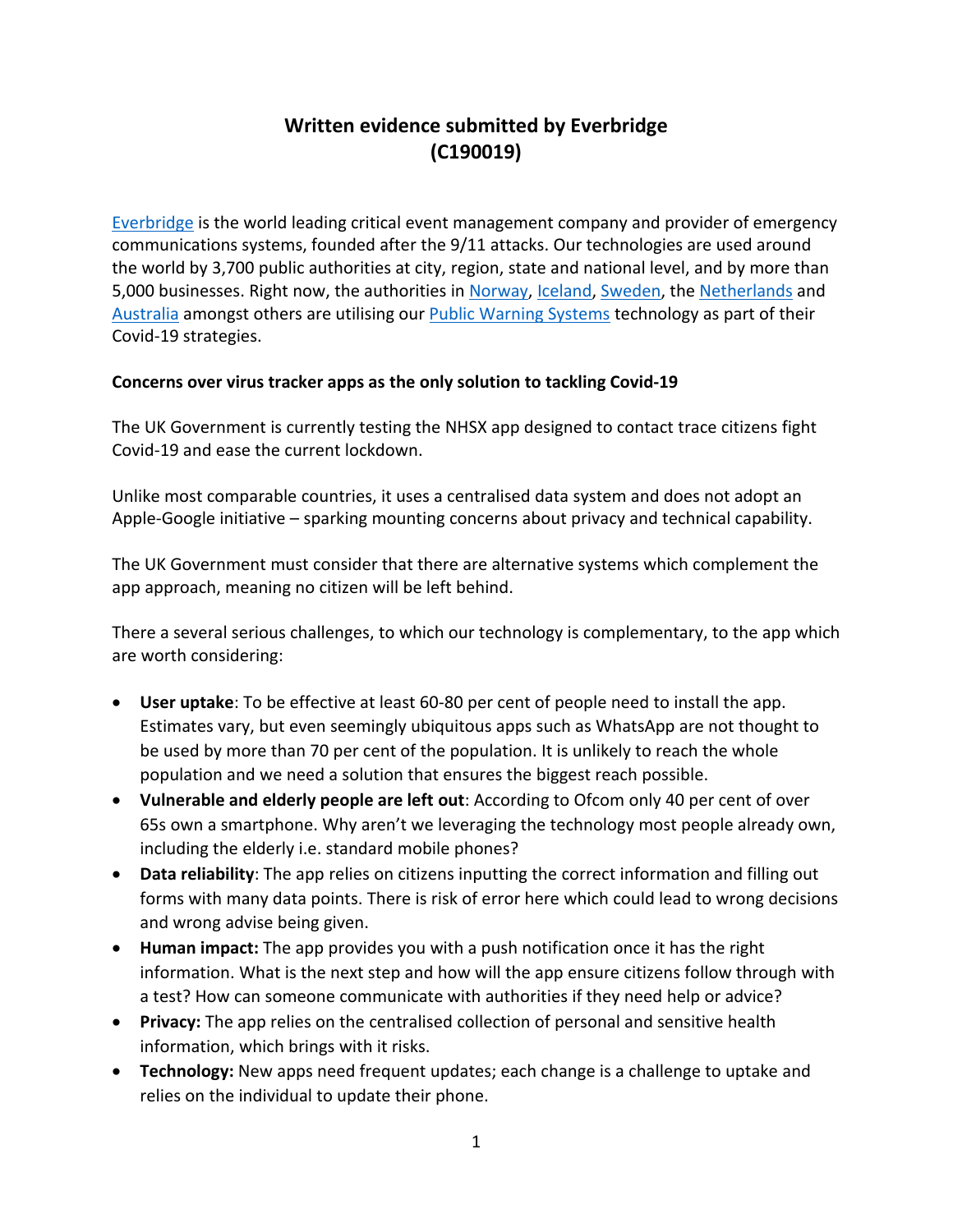## **The UK Government must consider solutions which reach the entire population during this critical time**

- Everbridge technologies have a range of products available to help tackle Covid-19 the Public Warning System, Critical Events Management and Previstar platforms.
- Public alerts are based on text messages and use the SIM card information already held by mobile phone carrier networks to make two-way contact with devices.
- Because standard mobile phones are almost ubiquitous, using text alerts means equality of information. Everyone gets the right message, in the right place, at the right time, all overseen by the authorities by way of a continuous campaign.
- When combined with centrally collated testing data, the system would allow the Government to text every phone in identified virus 'hotspot' area and instruct people to access testing.
- Crucially, contacts are made on the basis of SIM information already logged with mobile masts – the phone number and the specific masts the phone has been connected to.
- Our system also allows you to detect the exact language of a SIM card and communicate with citizens in that person's language, meaning that foreign nationals and non-native speakers can be assured of getting the right information.
- All mobile phones can receive text messages. Nobody needs to sign up to an app and nobody needs to share personal data to receive crucial public health information.
- No personal identifiable information (PPI) is ever stored or used by Everbridge.

The NHSX virus tracker app is not a silver bullet to tackle Covid-19 and must sit as part of a wider holistic strategy to communicate directly with citizens.

We cannot rely on purely news media, public information campaigns or social media to get authoritative information directly to citizens to help them protect themselves and stay safe.

There are serious challenges around protecting personal data and ensuring those who most need protection can access and easily use any system.

Some of these problems can be resolved using a two-way text message system, ensuring people who can't or won't use apps can still be told when they have been in a virus hotspot and how to access contact tracing and testing.

The UK Government must think through the next step once a positive or negative test has been established and the citizen has been informed – what information should that person receive next and what action should they take?

Our technology is already in use around the world – by 3,700 public bodies and more than 5,000 firms.